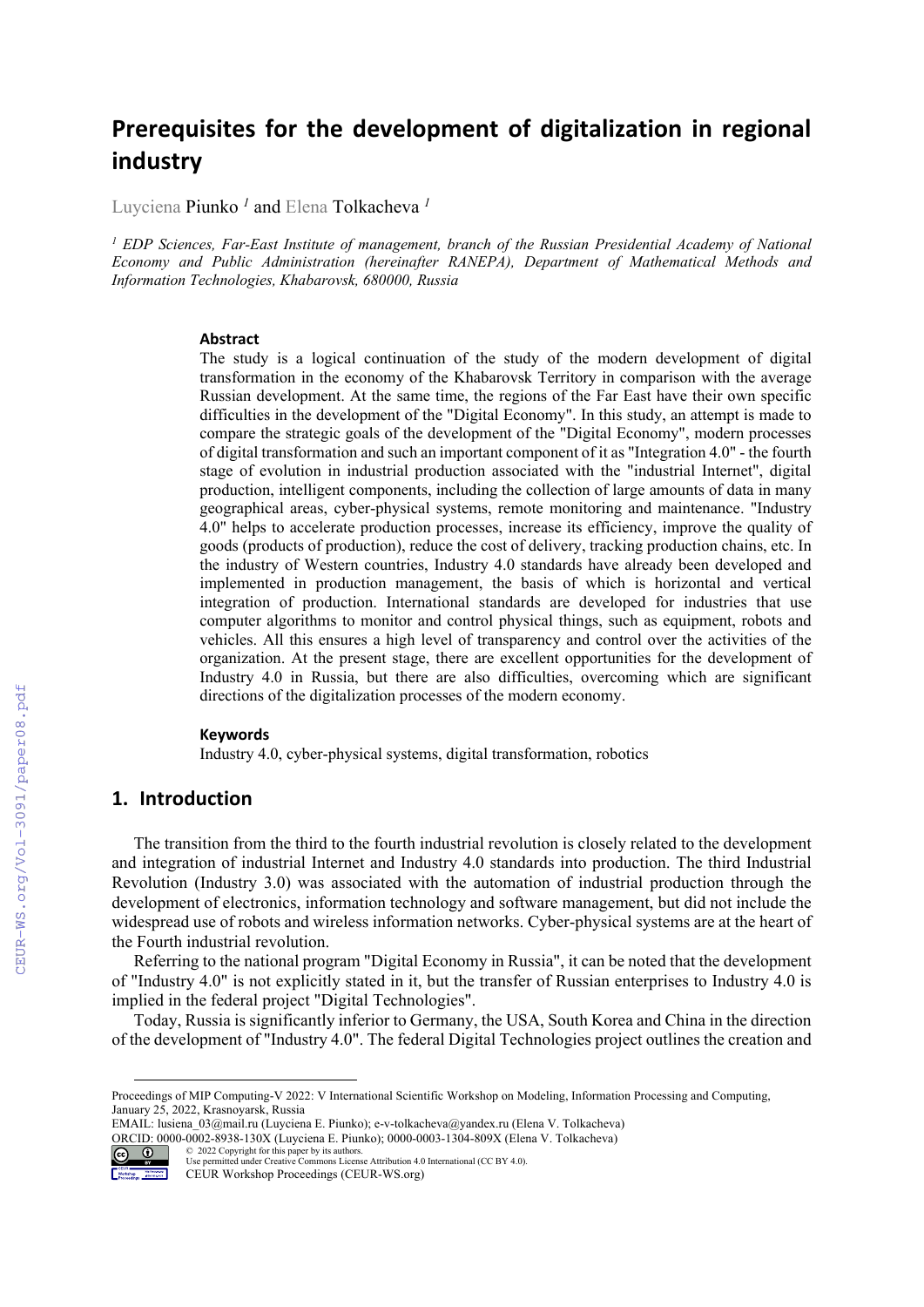development of end-to-end digital technologies based on domestic developments: import substitution in quantum technologies, the development of high-tech products and services, 5G and other areas, which creates the necessary prerequisites for Russia's transition from Industry 3.0 to Industry 4.0. At the same time, Rosstat reported a decrease in the industrial production index by 2.9% in 2020 compared to 2019 [12, 13].

## **2. Digital transformation of production in the region and prerequisites for the transition to "Industry 4.0"**

Modernization of Russian industry within the framework of "Industry 4.0" is being implemented today, for example, in the financial and energy sector very actively, but there are industries in which "Industry 4.0" is only being developed in regulatory documentation (food industry, machine tool construction, etc.). Note that in the west of Russia, with an active network of information and communication systems, the transition to "Industry 4.0" is already happening, albeit lagging behind developed countries, as well as China and India. In the Far East, with an extended territory poorly equipped with communication networks and information and communication equipment, the transition to "Industry 4.0" is being implemented in fragments and lagging behind the western regions of Russia.

### **2.1. Scientific approaches to the study of the directions of development of "Industry 4.0"**

The issues of transition from Industry 3.0 to Industry 4.0 are considered by a number of scientists, for example, Sheve G., Huzig S., Gumerova G.I., Shaimieva E.Sh. [3]. Tarasov I.V. substantiates four principles of the concept of the fourth industrial revolution, one of which is the functional compatibility of man and machine, realized in the ability to contact directly via the Internet [4]. Volkova V.N., Leonova A.E., Loginova A.V., Karakchieva V.V. the issues of transformation of the integrated automated system of information support of production and enterprise management into a cyberphysical system are described [5]. Meshcheryakova E.N. lists the differences between cyber-physical systems and complex systems, while noting increased security, reliability and performance [6].

Thus, the scientific papers pay attention to the conceptual and methodological issues of modeling cyber-physical systems that contribute to the transition to "Industry 4.0", but the characteristics of the current level of development of cyber-physical systems and the readiness of industrial enterprises to implement them in the regional aspect are poorly presented. There is no analysis of the preparedness of personnel at enterprises for the introduction of cyber-physical systems and their use. Investigating the need for such a transition, scientists do not describe an approximate roadmap with the phased implementation of Industry 4.0 in Russian industry. At the same time, the fuel and energy industry and the financial sector of the Russian economy have successfully implemented automation and integration systems, cloud technology, Big Data, industrial data, corporate systems, artificial intelligence; i.e., the main concepts of the implementation of "Industry 4.0" [5, 16].

# **2.2. Assessment of the development of "Industry 4.0" and digital transformation of production in the region**

In this study, we describe the prerequisites and prospects for the development of "Industry 4.0" technologies in the Khabarovsk Region. The implementation of the concept of "Industry 4.0." in the Khabarovsk Territory involves not just automation of existing production processes and processes of interaction between producer and consumer, but, first of all, the introduction of breakthrough business models and technologies based on digital platforms, digital ecosystems, in-depth analytics of large data arrays, the introduction of cyber-physical systems in factory processes. At the same time, currently not all districts of the Khabarovsk Region have access to the Internet, including 4G networks. From the northern remote areas of the Khabarovsk Territory, within the framework of infrastructure development, networks are being set up and subscribers are connected to them. The main interest in the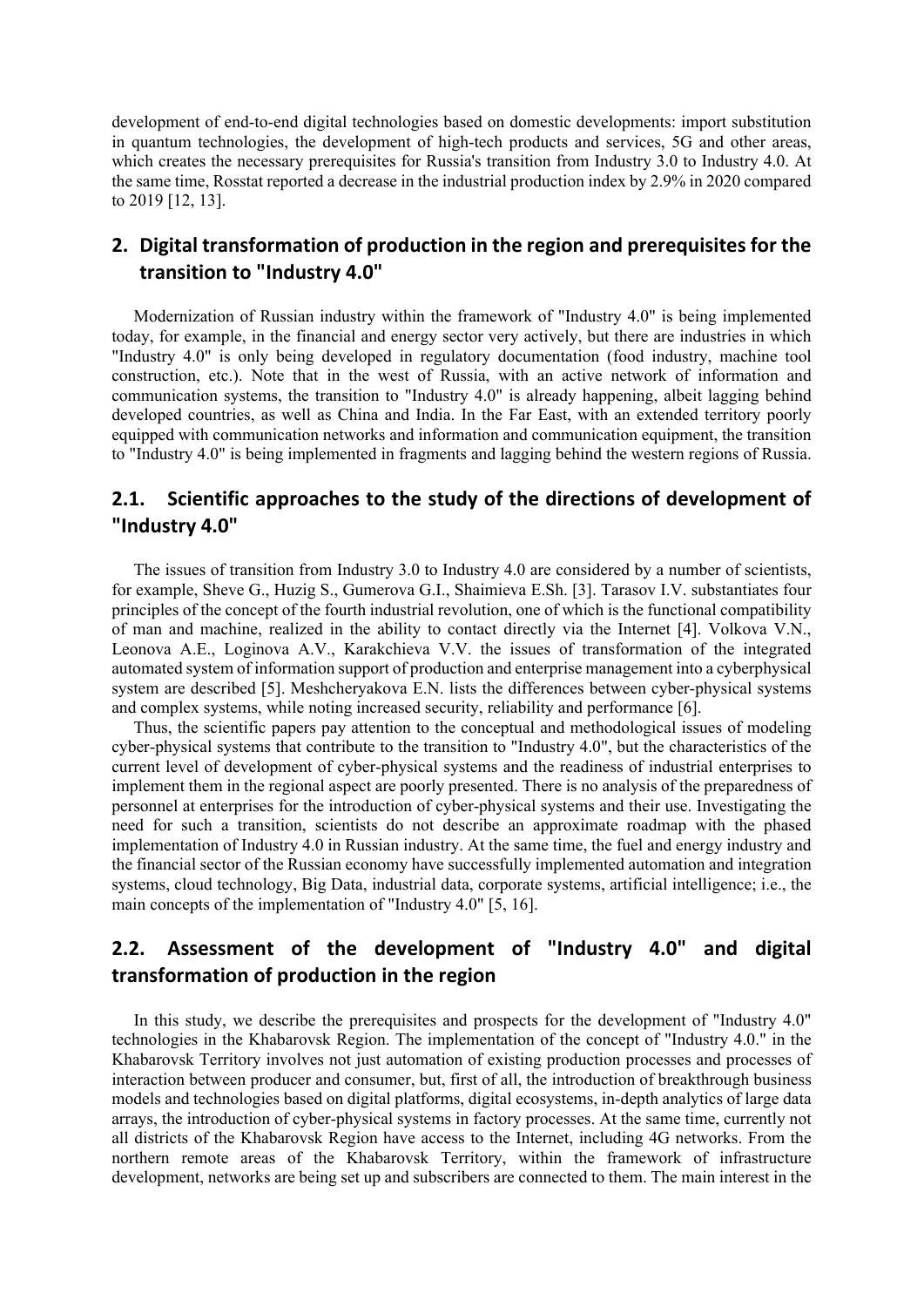deployment of the connection of districts and municipalities to the Internet is the Government of the Khabarovsk Region, funding is allocated for these purposes, including from the federal budget. At the same time, private business is the beneficiary of such development, but is not able to co-finance projects of digital transformation of production. The industrial Internet of Things is poorly developed.

The official website of the Khabarovsk Region Government provides information: "the share of organizations implementing technological innovations in the total number of surveyed organizations by 2015 to 18.2 percent, by 2024 to 23.00 percent" [7, 8, 12].

| surveyed organizations) [6, 9]        |      |      |      |      |                   |                                                       |
|---------------------------------------|------|------|------|------|-------------------|-------------------------------------------------------|
| Indicators                            | 2016 | 2017 | 2018 | 2019 | 2020              | Change in<br>the<br>indicator<br>2020 to<br>2019 in % |
| Organizations that<br>used:           |      |      |      |      |                   |                                                       |
| personal computers                    | 98.4 | 94.9 | 95   | 94.3 | 77                | $-18%$                                                |
| local area networks                   | 73.3 | 67.8 | 66.9 | 65.6 | 52.4              | $-20%$                                                |
| e-mail                                | 95.5 | 92.9 | 92.4 | 92.6 |                   |                                                       |
| The Internet:                         | 97.2 | 93.3 | 93.1 | 93   | $\qquad \qquad -$ | $\qquad \qquad \blacksquare$                          |
| Fixed Internet (fixed<br>connections) |      |      |      |      | 74                |                                                       |
| mobile Internet                       |      |      |      |      | 36.5              |                                                       |
| Extranet                              | 19.1 | 19.3 | 21.6 | 22.9 | 18.8              | $-18%$                                                |
| Intranet                              | 25.5 | 28.1 | 32.5 | 34.5 | 28.4              | $-18%$                                                |
| Organizations that<br>had a website   | 58.9 | 53.6 | 54.6 | 56.2 | 42.1              | $-25%$                                                |
| on the Internet                       |      |      |      |      |                   |                                                       |

#### **Table 1**

The proportion of organizations using digital technologies (as a percentage of the total number of  $s$ sanizations)  $[0, 0]$ 

Table 1 shows that for all indicators of the use of digital technologies by organizations, there was a decrease by about a fifth (about 20%), despite the fact that the number of organizations by all forms of ownership in 2021 (compared to 2020) decreased by 7% [8, 9, 15].

The use of industrial robots and cybertechnical systems is also important in the concept of "Industry 4.0". The level of use of industrial robots in Russia is many times less than the world indicators. Based on official statistics and the results of a study by A. Shnipova, A. Pashkevich, the Business Profile Group, it can be noted: in the Russian Federation in 2018, 1007 industrial robots were installed (in 2017 - 713 robots), according to the National Association of Robotics Market Participants (NASR) – deliveries increased by 43% compared to 2017. At the same time, the robotization density index is quite low – 5 robots per 10 thousand employees of enterprises in Russia, which is 20 times less than the average in the world, and only 5% of the installed robots were produced in the country [10].

In Russia, unlike developed and a number of developing countries, the production of industrial robots is absent on the scale necessary for the reindustrialization of the economy, the production of industrial robots of Russian companies is mainly made in single copies to order [10].

Sales figures in Russia for industrial robots are significantly lower than in many developed and developing countries. In 2019, 958 industrial robots were sold in Russia (98 more than in 2018). But of the purchased industrial robots, only 4.8% were of domestic production. The needs for the purchase of industrial robots, which were implemented at the end of 2018 for the automotive industry, amounted to 39%, for mechanical engineering - 16%, for the food industry (a multiple of less)  $-4\%$ , in other industries - 37%.

The number of sales of industrial robots in Russia is growing, information for the period 2011 - 2019 is presented in Table 2.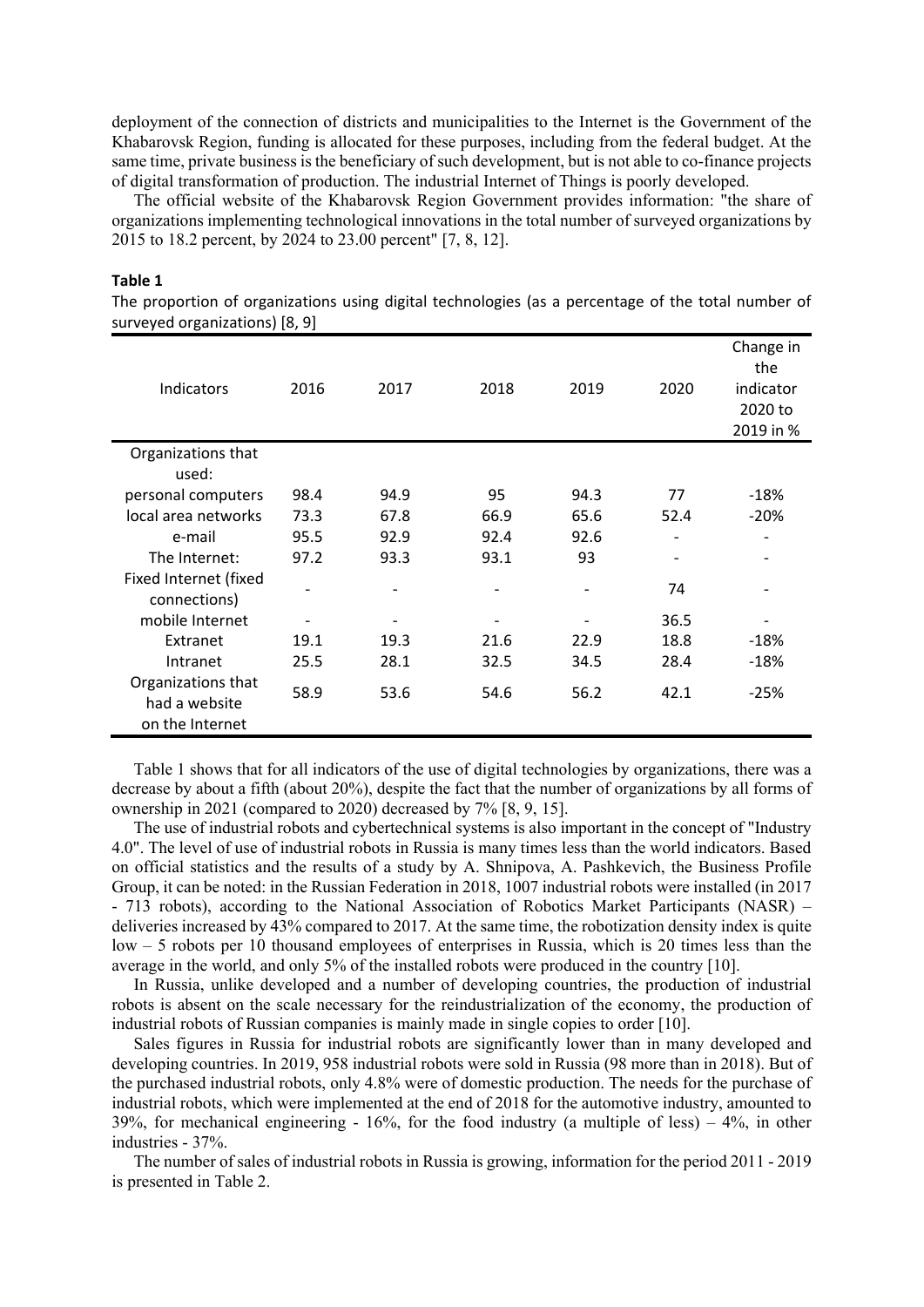**Table 2** Dynamics of sales of industrial robots in Russia, units [10]

|        | 2011 | 2012 | 2013 | 2014 | 2015 | 2016 | 2017 | 2018 | 2019 |
|--------|------|------|------|------|------|------|------|------|------|
| Russia | 303  | 461  | 610  | 530  | 550  | 359  | 713  | 860  | 958  |

The share of high-tech and knowledge-intensive industries in the gross product of the Khabarovsk Territory decreased in 2019, the information is shown in Table 3. At the same time, an increase in the share of knowledge-intensive industries in the regional gross product is an important component of sustainable socio-economic development of the region and an increase in the number of highly professional personnel of knowledge-intensive enterprises. Then, Table 3 shows that the Khabarovsk Region not only reduced the share of high-tech and knowledge-intensive industries in the gross product, but also (indirectly) reduced the number of highly professional personnel.

#### **Table 3**

The share of high‐tech and knowledge‐intensive industries in the gross product of the Khabarovsk Territory, as a percentage [13]

|                             | ว ∩ 1 C<br>2010 | ד ומר<br>∠∪⊥<br>—<br>__ | <b>CO 10</b><br>2010 | วกาก<br><b>ZU15</b> |
|-----------------------------|-----------------|-------------------------|----------------------|---------------------|
| .<br>Khabarovsk<br>erritory | ∽<br>10.7       | ں. '<br>∸′              | 17.O                 | 16<br><b>TO.J</b>   |

A comprehensive modernization of production has been carried out at the aircraft manufacturing enterprises of the region. The complete transition to digital methods of design, technological preparation of production allows us to ensure high efficiency and competitiveness of products.

The main enterprises of the shipbuilding industry of the region are PJSC Amur Shipbuilding Plant (hereinafter referred to as PJSC ASP) and JSC Khabarovsk Shipbuilding Plant (hereinafter referred to as JSC KHSC), which are part of the structure of JSC Komsomolsk-on-Amur United Shipbuilding Corporation [11, 12, 14].

# **3. Analysis of regional policy on the development of "Industry 4.0" and digital transformation of production**

In general, it can be noted that in the Khabarovsk Region there are signs of a transition from discussing the concepts of "Industry 4.0" and related technologies to the first practical project programs. For example, agreements have been reached between the Government of the Khabarovsk Territory and PJSC VimpelCom on investing in the development of the digital infrastructure of the Khabarovsk Region, as well as on the formation of pilot zones for testing digital products. At the same time, in the Khabarovsk Territory there is a shortage of "niche" IT companies offering promising solutions in applied areas and clusters of "Industry 4.0" technologies: artificial intelligence, the Internet of Things, industrial robotics. Thus, in the All-Russian online intensive on artificial intelligence and data analysis "Archipelago 20.35", a product developed by companies from the Khabarovsk Region "Designer of artificial intelligence systems IONDV. Artificial Intelligence Framework" entered the top ten projects. Thus, potentially in the Khabarovsk Territory there are resources for the development of products that allow implementing projects to create artificial intelligence systems for practical application in industry [7, 11].

A characteristic feature by which it is possible to determine the stage of transition of the region to "Industry 4.0" is the increase in the number of mergers and acquisitions of companies. First of all, this is due to the speed of development of modern cyber-physical technologies. In this situation, regional companies do not have time to develop all the necessary competencies independently and unite to maintain competitiveness, or are absorbed by more technologically advanced federal companies. The merger of Khabarovsk companies is indirectly reflected in Table 1, in terms of reducing the use of equipment and Internet connection. Information about the reduction in the number of companies in the Khabarovsk Region is directly reflected in official statistics [8, 9, 12, 13].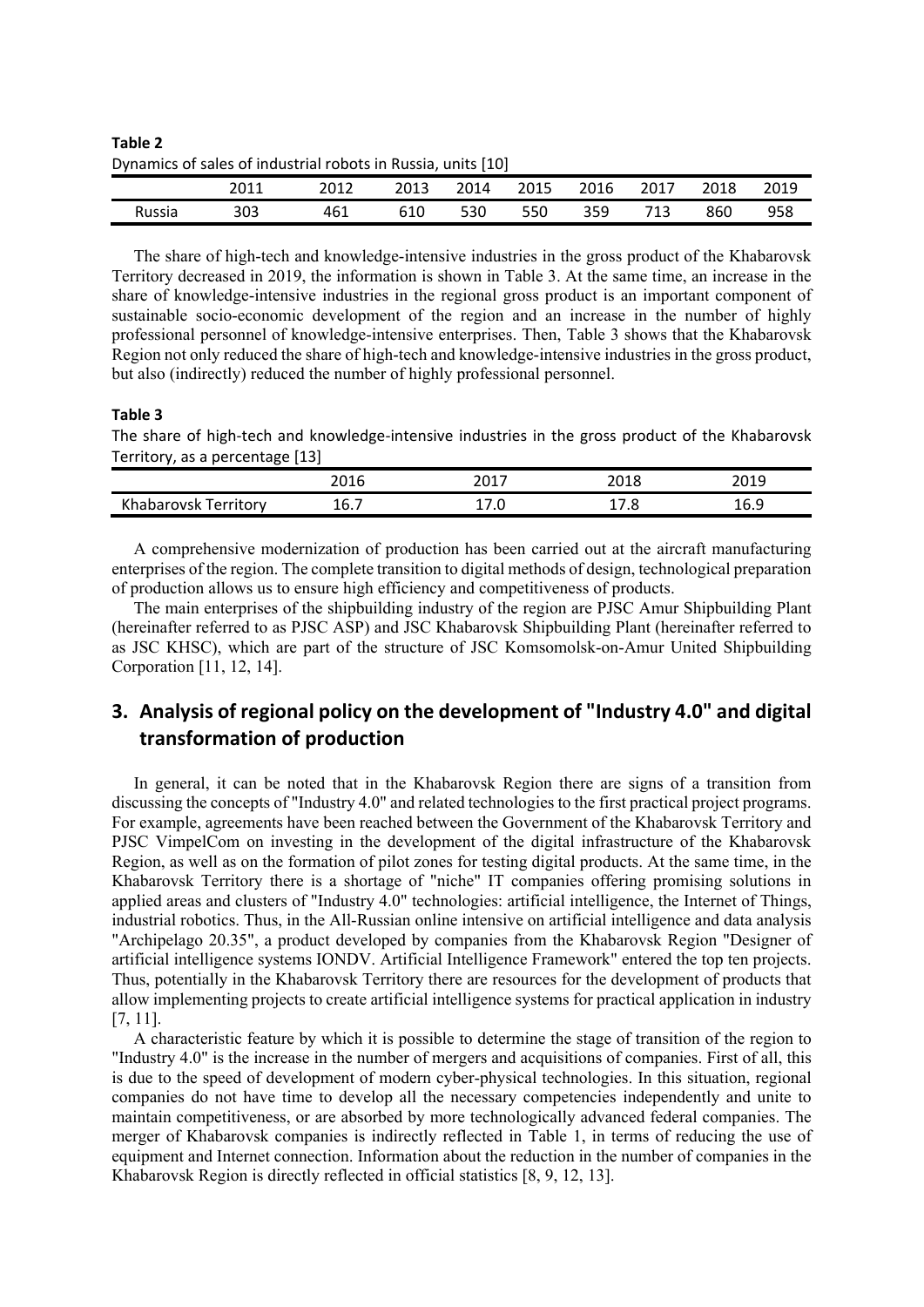In addition, a sign of the region's transition to "Industry 4.0" is the growth of the sales market of supporting technologies, for example, industrial robots. It should be noted that despite the active formation of competencies for the robotization of various fields of activity among young people, in fact, the level of use of industrial robots in the Khabarovsk Territory is low. [12, 14].

At the same time, there is no data on the use or purchase of industrial robots at the leading enterprises of the Khabarovsk Region [14, 15].

Serious barriers in the development of "Industry 4.0" in the Khabarovsk Region are the following phenomena:

- 1. Weak bandwidth and instability of the Internet on the territory of the Khabarovsk Region, especially in remote areas (or their complete absence in certain territories of the region).
- 2. Dependence of Russian technologies on hardware manufactured abroad.
- 3. Lack of investment funds for the implementation of complex digitalization projects in the Khabarovsk Territory.
- 4. A long transition from pilot projects to the mass introduction of innovations in the production of serial products.

Thus, the previously described signs of the development of "Industry 4.0" in the Khabarovsk Region allow us to draw conclusions about the potential for the introduction of cyber-physical technologies into the activities of industrial enterprises and government agencies. In the process of operation of cyberphysical systems, a sufficiently large and heterogeneous set of data on the manufacturer's work processes, sensor data, estimates of loss factors, etc. is formed. Processing of this information by the manufacturer involves the introduction of data mining tools. In this regard, the main problem can be identified as the need to bring fundamental science and applied developments that are being conducted in the Khabarovsk Territory to one strategic goal to ensure the socio-economic development of the region in the short and long term.

The evolution of technologies in industry, implying that traditional production processes are integrated with information and communication technologies (ICT / IoT) and information systems of the manufacturer and represents "Industry 4.0".

Currently in China, Germany, South Korea, etc. with the development of microelectronics, programming technologies, information and communication technologies, the use and production of collaborative robotics and control technologies for large groups of unmanned vehicles moving on land, air and water are actively developing. In Russia, an analogue of collaborative robotics has been used for a relatively long time in nuclear reactors: control and measuring equipment. At the same time, the use of collaborative robotics is now being integrated into production cycles at Russian production facilities and this area is being given close attention by developers [16, 17].

The implementation of the federal Information Infrastructure project in the Khabarovsk Region in terms of creating a competitive, sustainable and secure infrastructure for high-speed data transmission, accessible to all citizens, businesses and authorities, will ensure the connection to the Internet of key socially significant infrastructure facilities, as well as allow the population to use high-quality modern digital services. The development and integration of "Information Infrastructure" and "Digital Technologies" will create an impetus for the widespread introduction of the industrial Internet of Things and cybertechnical systems.

At the moment, a number of measures have been implemented on the territory of the Khabarovsk Region to provide remote territories with a stable Internet connection and to connect state (municipal) educational organizations, central election commissions to a Unified Data Transmission Network (ESPD) in order to ensure not only secure access to state and municipal information systems, but also to create a secure Internet space.

At the same time, the roadmap for the transition to "Industry 4.0" in the Khabarovsk Territory should be developed, in our opinion, taking into account the following tasks:

- 1) modernization of the Internet, and their universal grip on the territory of the Khabarovsk Region, including hard-to-reach areas;
- 2) support of Russian companies engaged in the production of robotics, priority purchases of collaborative robots from them (with a preliminary assessment of the quality and their payback);
- 3) integration of production chains by means of information and communication technologies with the connection of unified data transmission networks by type of production.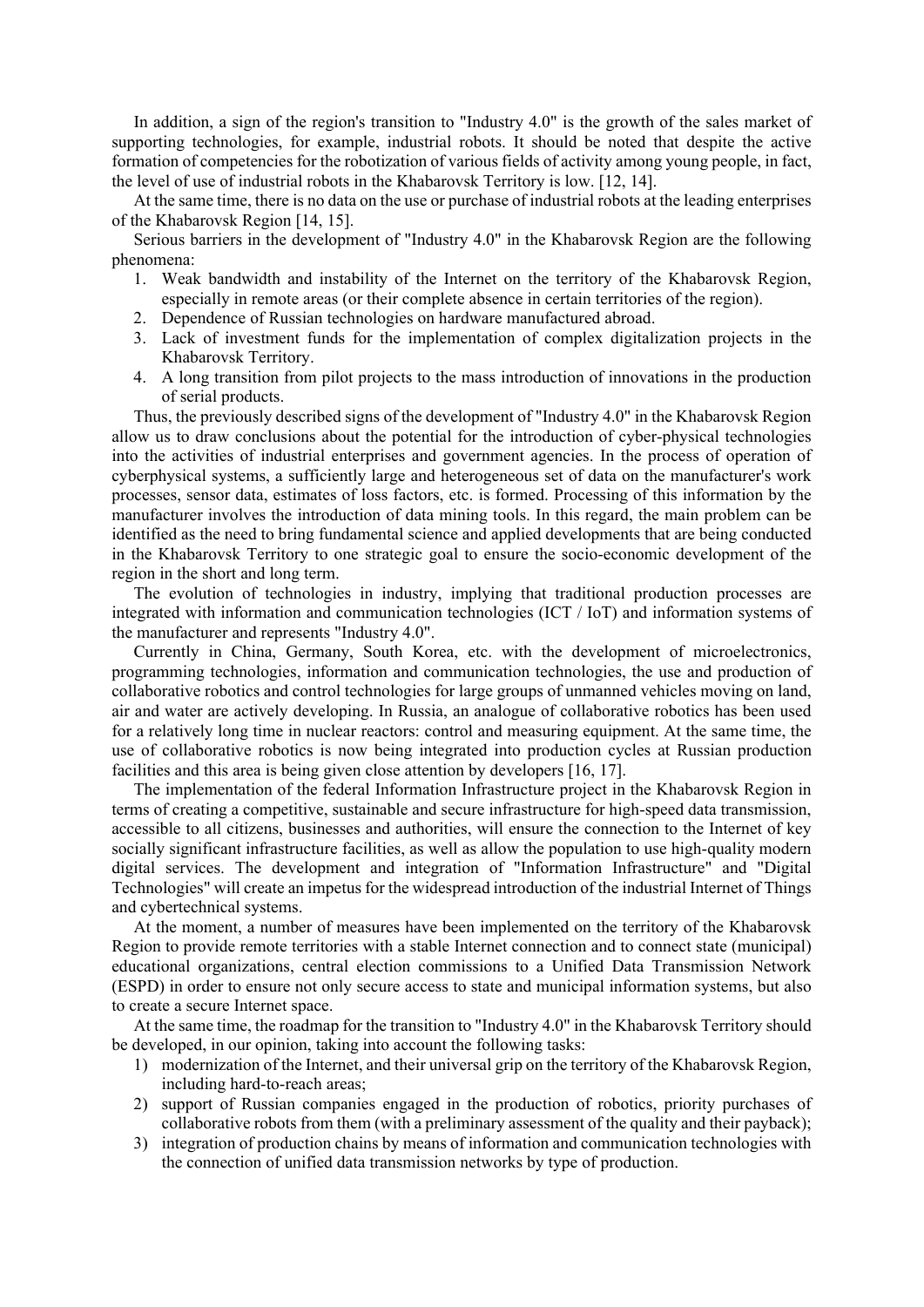The proposed list of measures is not, in our opinion, exhaustive, it can be supplemented with proposals for optimizing fixed assets with an assessment of the possible risks of such optimization and modernization; an assessment of human resources; costs for training and retraining specialists who can work with industrial robots. But we note that the development of the industrial Internet is an important connecting element for the modernization of production as a whole.

At the same time, the key elements of the conceptual model of socio-cyberphysical systems are people who participate in feedback with technical devices. This implies the active use of a feedback system represented by network/distributed and intelligent systems, the operation of which is possible in conditions of access to the Internet. Thus, it is necessary to further implement the regional policy to create conditions for the development of Industry 4.0. on the territory of the Khabarovsk Region, further work will be carried out on the development of infrastructure for connecting both industrial organizations and the population to the Internet.

#### **4. Conclusions**

"Niche" IT companies continue to appear in Russia, offering promising solutions in applied areas and clusters of "Industry 4.0" technologies: artificial intelligence, the Internet of Things, industrial robotics.

Such areas as "Industrial Internet" and "Industry 4.0" are not directly stated in the federal project "Digital Technologies", but are designated by the creation and development of end-to-end digital technologies based on domestic developments, the development of high-tech products and services, import substitution in quantum technologies, 5G and other areas. These developments are partially implemented by state corporations (Roscosmos, Rostechnologies, Rosatom, etc.).

It is necessary to develop analogues of Western concepts of "Smart Production" in the Khabarovsk Territory, but for this you need:

- modernization of the Internet, and their universal grip on the territory of the Khabarovsk Region, including hard-to-reach areas;
- support of Russian companies engaged in the production of robotics, priority purchases of collaborative robots from them (with a preliminary assessment of the quality and their payback);
- integration of production chains through information and communication technologies with the connection of unified data transmission networks by type of production.

For the Khabarovsk Territory, the introduction of the concept of "Smart Production" is currently being considered for large enterprises in the region, its implementation is necessary, taking into account the peculiarities of the Russian socio-economic space.

In Russia, official documents regulating the development programs of "Industry 4.0" are only at the development stage. At the same time, the measures being developed as part of the implementation of the federal Information Infrastructure project are important for the development of Industry 4.0 in Russia, including in the Khabarovsk Region.

The share of high-tech and knowledge-intensive industries in the gross regional product in the Khabarovsk Territory is insufficiently represented and has a downward trend. It is necessary to develop public administration measures to correct this negative trend. Because the prerequisites for the development of "Industry 4.0" in the Khabarovsk Region are currently.

### **5. Acknowledgements**

This work was supported by Far-East Institute of management, branch of the Russian Presidential Academy of National Economy and Public Administration (hereinafter RANEPA), Department of mathematical methods and information technologies, Khabarovsk 680000, Russia.